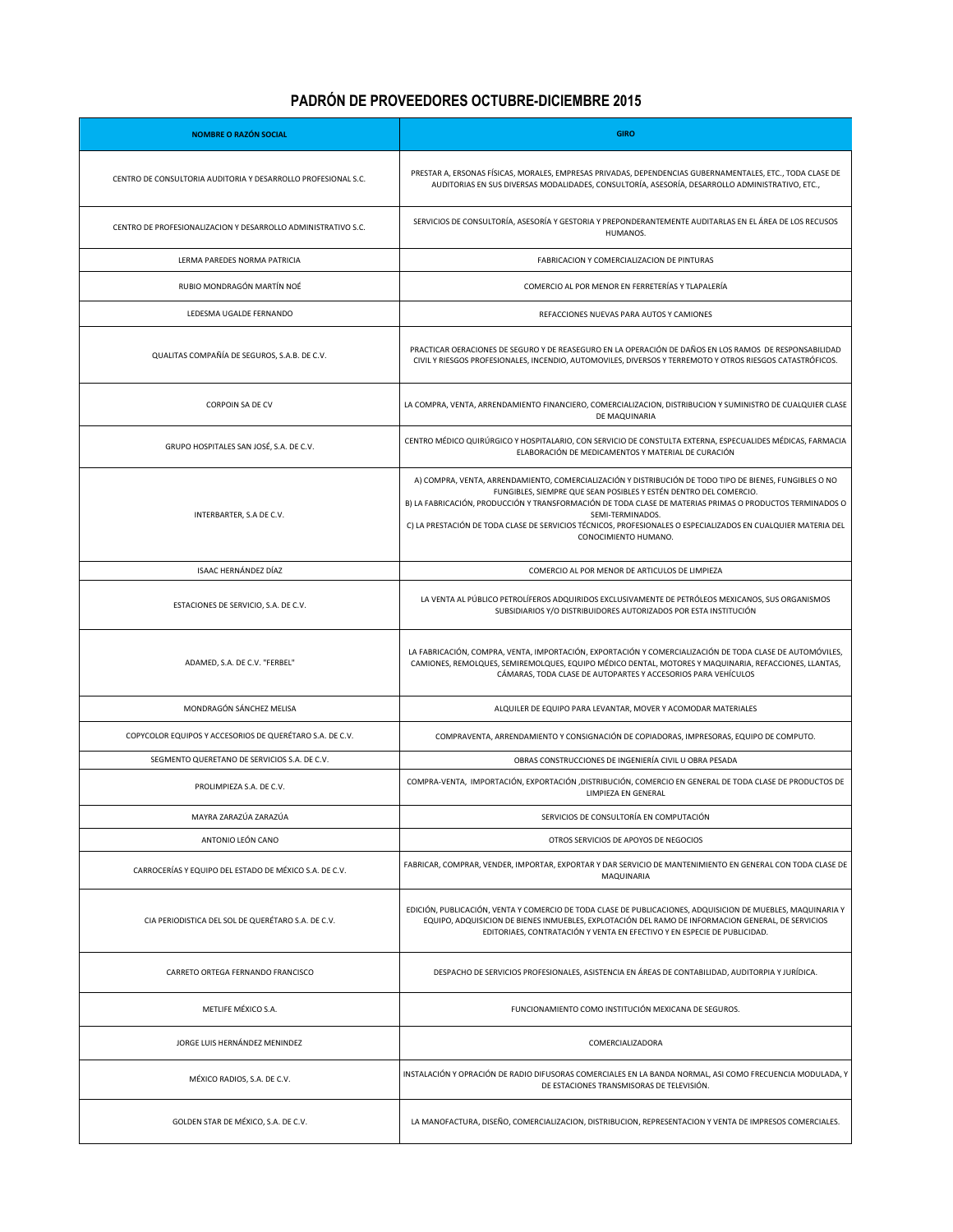| REBECA DE LA LUZ CANO BRAVO                                          | EMPRESA DEDICADA AL RAMO PAPELERO, VENTA DE MATERIAL DE PAPELERÍA.                                                                                                                                                                                                                                                                                                                                                                           |
|----------------------------------------------------------------------|----------------------------------------------------------------------------------------------------------------------------------------------------------------------------------------------------------------------------------------------------------------------------------------------------------------------------------------------------------------------------------------------------------------------------------------------|
| BERTHA GONZÁLEZ MENDEZ                                               | VENTA DE MATERIAS PARA CONSTRUCCIÓN, FERRETERÍA Y HERRAMIENTAS.                                                                                                                                                                                                                                                                                                                                                                              |
| UNIFORMES ALMAGUER, S. DE R.L. DE C.V.                               | COMPRAVENTA, FABRICACIÓN, MAQUILA, REPRESENTACIÓN, DISTRIBUCIÓN, COMERCIALIZACIÓN, CONSIGNACION, DEPOSITO,<br>IMPORTACION Y EXPORTACION DE UNIFORMES, EQUIPO DE SEGIRDAD INDUSTRIAL.                                                                                                                                                                                                                                                         |
| CMC-CONSUMIBLES DEL CENTRO, S.A. DE C.V.                             | IMPLEMENTACIÓN O PRESTACIÓN DE PROGRAMAS DE SERVICIOS DE SOFTWARE Y HARDWARE, DESARROLLO DE SOFTWARE,<br>CONSULTORIA GENERAL DE SISTEMAS, ASESORIA COMPUTACIONAL, COMPRAVENTA, ARRENDAMIENTOS, CONSIGNACIÓN<br>ENSAMBLAJE, IMPORTACIÓN DE EQUIPOS DE COMPUTO, ACCESORIOS, PERIFÉRICO Y RPGRAMAS DE APLICACIÓN.                                                                                                                               |
| 399 PROJECT DVELOPMENT, S.A. DE CV.                                  | PRESTACION DE TODA CLASE DE SERVICIOS, GESTIONES Y TRAMITES ADUANEROS.                                                                                                                                                                                                                                                                                                                                                                       |
| NANCY VELÁZQUEZ DURÁN                                                | PREPARACIÓN DE BANQUETES COMPLETOS, CON SERVICIO DE MESAS, SILLAS, MATELES, DESECHABLES Y MESEROS.                                                                                                                                                                                                                                                                                                                                           |
| TERESA VALDEZ HERNÁNDEZ                                              | EDICIÓN DE REVISTAS Y OTRAS PÚBLICACIONES                                                                                                                                                                                                                                                                                                                                                                                                    |
| BLINDARTE, S. DE R.L. DE C.V.                                        | BLINDAJE DE VEHÍCULOS, ROPA Y ACCESORIOS, ASI COMO LA COMPRA, VENTAM, FABRICACIÓN, DISEÑO, ELABORACIÓN,<br>MANTENIMIENTO, REPARACIÓN, INSTALACIÓN, ADAPTACIÓN, ENSAMBLE, ARMADO, IMPORTACIÓN, EXPORTACIÓN Y EN<br>GENERAL LA COMERCIALIZACIÓN, DE TODA CLASE DE EQUIPOS DE SEGURIDAD Y AUTOMOTRIZ, ASÍ COMO DE DICHOS<br>VEHÍCULOS, ROPA Y ACCESORIOS; LA PRESTACIÓN DE SERVICIOS DE SEGURIDAD PRIVADA Y PROTECCIÓN DE BIENES O<br>PERSONAS. |
| JUAN VENTURA ROCHA                                                   | SERVICIO DE OPTICA                                                                                                                                                                                                                                                                                                                                                                                                                           |
| EDITORA OFFSET COLOR, S.A. DE C.V. (NOTICIAS, LA VERDAD CADA MAÑANA) | EDICIÓN, IMPRESIÓN DE REVISTAS, PERIODICOS Y FOLLETOS, ELEMENTOS PUBLICITARIOS Y COMERCIALES.                                                                                                                                                                                                                                                                                                                                                |
| LUIS ALFONSO GARCÍA PROAL                                            | DISEÑO GÁFICO, GRABADO LASER, GRAN FORMATO, IMPRESIÓN DIGITAL, OFFSET, ROTULACIÓN, SELLOS DE GOMA, SERIGRAFÍA<br>Y SOUVENIR.                                                                                                                                                                                                                                                                                                                 |
| CANAL XXI, S.A. DE C.V.                                              | PROMOCIÓN DE VENTA DE TIEMPO PARA ANUNCARSE EN ESTACIONES DE TELEVISIÓN, PRODUCCIÓN, COMPRA, VENTA Y<br>COMERCIO EN GENERAL DE PÚBLICIDAD Y PROPAGANDA COMERCIAL EN TELEVISIÓN.                                                                                                                                                                                                                                                              |
| GRUPO NACIONAL PROVINCIAL, S.A.B.                                    | ACTUAR COMO INSTITUCIÓN DE SEGUROS.                                                                                                                                                                                                                                                                                                                                                                                                          |
| SERVICIOS INTEGRALES MAXIMUS, S. DE R.L. DE C.V.                     | LIMPIEZA INDUSTRIAL, RESIDENCIAL Y COMERCIAL; LIMPIEZAS GENERALES DE PISOS, VENTA DE PRODUCTOS QUÍMICOS, VENTA<br>DE MAQUINARIA INDUSTRIAL Y SERVICIOS RE-PROCESOS, LAVADO DE TINACOS Y CISTERNAS, ENTRE OTROS.                                                                                                                                                                                                                              |
| CASSIDIAN MÉXICO, S.A. DE C.V.                                       | PRESTACION DE TODA CLASE DE SERVICIOS TÉCNICOS Y ADMINISTRATIVOS, RELACIONADOS CON LA ADMINISTRACION,<br>INSTALACION, MANTENIMIENTO, CONSERVACION, REPARACION, VIGILANCIA Y OPERACIÓN EN GENERAL, DE REDES,<br>INSTALACION Y EQUIPO DE TELECOMUNICACION, SEAN O NO PROPIEDAD DE LA SOCIEDAD.                                                                                                                                                 |
| GRUPO SD VISA, S.A DE C.V.                                           | ADQUISICIÓN, ENAJENACIÓN, EXPLOTACIÓN, ADMINISTRACIÓN, ARRENDAMIENTO Y PROMOCIÓN DE TODA CLASE DE BIENES<br>INMUEBLES Y MUEBLES.                                                                                                                                                                                                                                                                                                             |
| JORGE RICARDO INNES HUERTA                                           | VENTA Y REPARACIÓN DE MOTOCICLETAS                                                                                                                                                                                                                                                                                                                                                                                                           |
| HENALES ALMARAZ JOSE GERARDO                                         | CONSULTORIO MEDICO                                                                                                                                                                                                                                                                                                                                                                                                                           |
| ERIKA CHAVERO CHAVEZ                                                 | <b>FARMACIA</b>                                                                                                                                                                                                                                                                                                                                                                                                                              |
| DOMINGUEZ CALDERON FRANCISCO                                         | MEDICO CIRUJANO INMUNOLOGO                                                                                                                                                                                                                                                                                                                                                                                                                   |
| GARCIA ESPINOSA BERTHA RUTH                                          | CONSULTA EXTERNA DE PADIATRIA                                                                                                                                                                                                                                                                                                                                                                                                                |
| <b>GUTIERREZ MONTIEL BETSAI</b>                                      | <b>NUTRIOLOGA</b>                                                                                                                                                                                                                                                                                                                                                                                                                            |
| SOLACHE ORTIZ GUSTAVO                                                | SERVICIOS PROFECIONALES, MEDICO CARDIOLOGO                                                                                                                                                                                                                                                                                                                                                                                                   |
| HELYEN HUERTA RAMIREZ                                                | PSICOLOGIA                                                                                                                                                                                                                                                                                                                                                                                                                                   |
| MARTEL LOPEZ JOSE DE JESUS                                           | MEDICO CIRUJANO                                                                                                                                                                                                                                                                                                                                                                                                                              |
| JACOME LUNA JULIAN MARTIN                                            | PEDIATRIA MEDICA                                                                                                                                                                                                                                                                                                                                                                                                                             |
| SEPULVEDA DE LA O. JUAN GUILLERMO                                    | CIRUJGIA GENERAL                                                                                                                                                                                                                                                                                                                                                                                                                             |
| SEPULVEDA VEGA JUAN GUILLERMO                                        | MEDICO CIRUJANO                                                                                                                                                                                                                                                                                                                                                                                                                              |
| GALVEZ SANCHEZ JOSE ALEJANDRO                                        | PEDIATRIA MEDICA                                                                                                                                                                                                                                                                                                                                                                                                                             |
| LOPEZ PEREZ AMADO                                                    | MEDICO ESPECIALISTA                                                                                                                                                                                                                                                                                                                                                                                                                          |
| LUNA VAZQUEZ JOSE LUIS                                               | <b>MEDICO GENERAL</b>                                                                                                                                                                                                                                                                                                                                                                                                                        |
| LOPEZ DORANTES RAMON                                                 | MEDICO CIRUJANO, ESRVICIOS PROFESIONALES                                                                                                                                                                                                                                                                                                                                                                                                     |
| COLIN GARDUÑO LETICIA                                                | <b>ESTILISTA</b>                                                                                                                                                                                                                                                                                                                                                                                                                             |
| OLMEDO CISNEROS MARTHA MARCELA                                       | OPTICA                                                                                                                                                                                                                                                                                                                                                                                                                                       |
| MOTTE CHAVEZ CUAUHTEMOC                                              | MEDICO CIRUJANO                                                                                                                                                                                                                                                                                                                                                                                                                              |
| MATEOS BUSTOS ADRIANA                                                | PEDIATRIA, ALERGIA E INMUNOLOGIA CLINICA                                                                                                                                                                                                                                                                                                                                                                                                     |
| MONDRAGON RESENDIZ ELDA ISELA                                        | ENFERMERIA                                                                                                                                                                                                                                                                                                                                                                                                                                   |
| <b>GUERRERO VELARDE MANUEL</b>                                       | MEDICO DENTAL                                                                                                                                                                                                                                                                                                                                                                                                                                |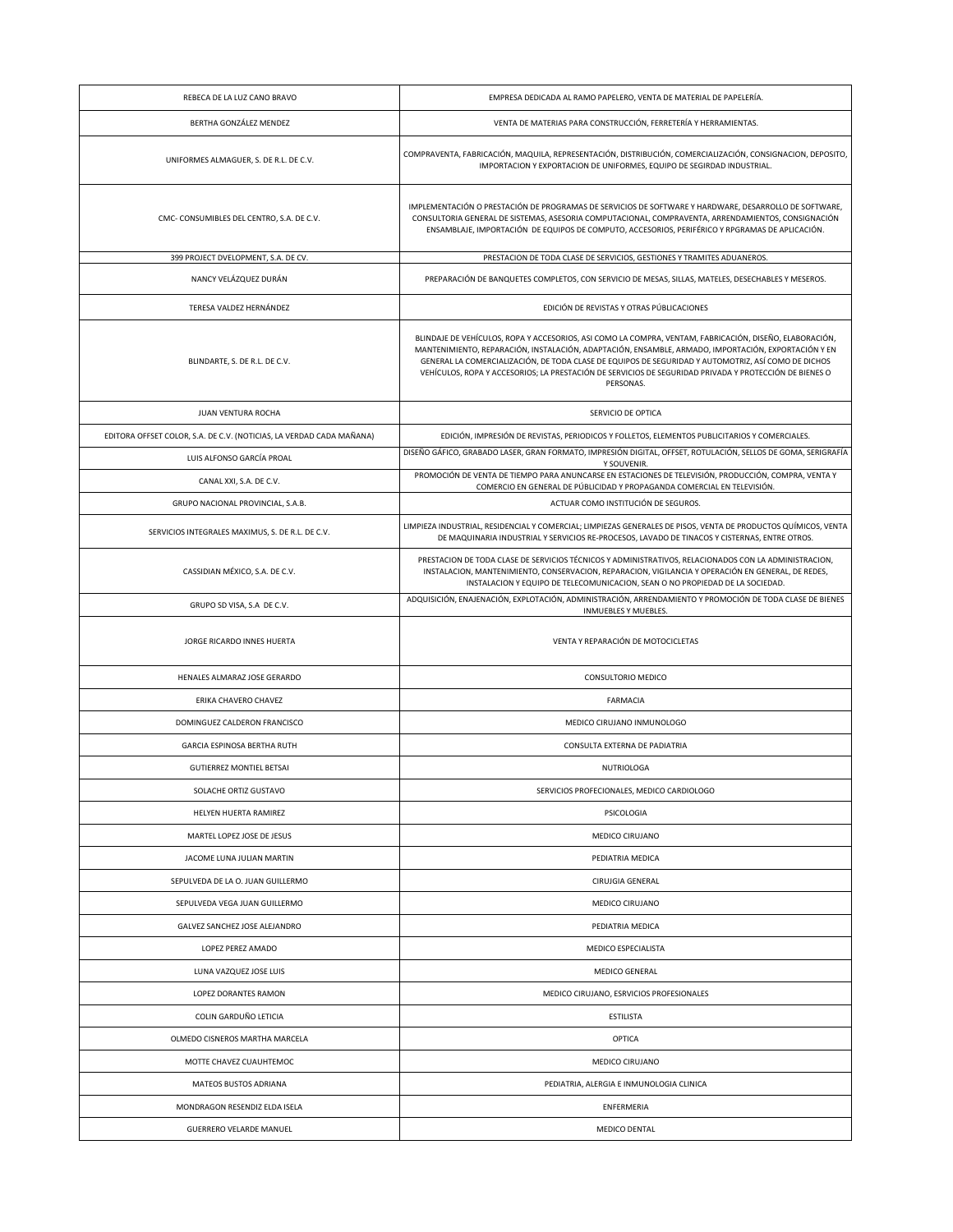| PACHECO DIAZ NADIA VIRIDIANA          | PSICOLOGIA                                                                                                                                                                                                                                                                                                                                                                                                     |
|---------------------------------------|----------------------------------------------------------------------------------------------------------------------------------------------------------------------------------------------------------------------------------------------------------------------------------------------------------------------------------------------------------------------------------------------------------------|
| NORIEGA TINAJERO LUIS MANUEL          | SERVICIOS PROFECIONALES GINECOLOGIA Y OBSTETRICIA                                                                                                                                                                                                                                                                                                                                                              |
| NORIEGA TINAJERO FERNANDO             | CONSULTORIO ODONTOLOGICO                                                                                                                                                                                                                                                                                                                                                                                       |
| NIETO MARTINEZ MARIA GUADALUPE        | <b>ODONTOPEDIATRIA</b>                                                                                                                                                                                                                                                                                                                                                                                         |
| REYES SOTO JOSE SOLON                 | CONSULTORIO MEDICO GINECO-OBSTETRICIA                                                                                                                                                                                                                                                                                                                                                                          |
| ROJAS JIMENEZ MARTHA DENISSE          | CONSULTORIO DENTAL                                                                                                                                                                                                                                                                                                                                                                                             |
| RAFAEL OSORNO GALINDO                 | MEDICO CIRUJANO ESPECIALISADO EN OTORRINOLARINGOLOGIA                                                                                                                                                                                                                                                                                                                                                          |
| MIGUEL ANGEL RIOS CAMACHO             | MEDICO CIRUJANO ESPECIALISADO EN RADIODIAGNOSTICO                                                                                                                                                                                                                                                                                                                                                              |
| ALDO RIOS JIMENEZ                     | CONSULTORIO DENTAL                                                                                                                                                                                                                                                                                                                                                                                             |
| JOSE ANTONIO RIOS CARBAJAL            | SERVICIOS PROFECIONALES ESPECIALISADO EN ODONTOLOGIA                                                                                                                                                                                                                                                                                                                                                           |
| ALMA ELIZABETH RUIZ PÉREZ             | CIRUJANO DENTISTA GENERAL                                                                                                                                                                                                                                                                                                                                                                                      |
| JOEL SEBASTAN CASTAÑON                | SERVICIOC ENFOCADOS AL CUIDADO DE LA SALUD DE LA COLUMNA VERTEBRAL                                                                                                                                                                                                                                                                                                                                             |
| ALFONSO EUSEBIO HELGUERA UGALDE       | PROYECTOS, VENTA, INSTALACIÓN Y MANTENIMIENTO EN EQUIPOS DE CCTV, CONTROL DE ACCESO, TELEFONIA Y EDES,<br>RADIOCOMUNICACIÓN, LUCES DE EMERGENCIA, AUDIO Y VIDEO.                                                                                                                                                                                                                                               |
| RADIO XEXE, S.A. DE C.V.              | INSTALACIÓM Y EXPLOTACIÓN COMERCIAL DE ESTACIONES RADIODIFUSORAS Y DE TELEVISION, PREVIA AUTORIZACIÓN,<br>CONSECIÓN O PERMISO QUE OTORGUE LA SECRETARIA DE COMUNICACINES Y TRASPORTES.                                                                                                                                                                                                                         |
| PASTICOLORI, S.A. DE C.V.             | COMPRA VETA, FABRICACIÓN, TANSPORTACIÓN, IMPORTACIÓN Y EXPORTACIÓN DE MATERIALES RELACIONADOS PARA LA<br>CONSTRUCCIÓN.                                                                                                                                                                                                                                                                                         |
| ARACELI RODRÌGUEZ MIRANDA             | CONSULTORIO DENTAL ESPECIALISADA EN ORTODONCIA                                                                                                                                                                                                                                                                                                                                                                 |
| RADIO AMERICA DE MÉXICO, S.A. DE C.V. | EXPLOTACIÓN COMERCIAL DE FRECUENCIA DEL ESPECTRO, RADIOELECTRICO EN CUALQUIERA DE SUS MODALIDADES, YA SEA<br>RADIO, TELEVISIÓN, RADIO COMUNICACIÓN, TELEFONÍA CELULAR, RADIO TELEFONIA, SEÑALES DE SISTEMAS RESTRINGIDOS DE<br>TELEVISION, MUCICA AMBIENTAL Y CUALQUIER OTRO EXISTENTE O DE LAS QUE EL FUTURO SURGIEREN, PREVIA CONSECIÓN<br>OTORGADA POR LA AUTORIDAD COMPETENTE, EN EL CASO QUE SE REQUIERE. |
| MARCO ANTONIO ROJAS ZETINA            | CONSULTORIO DENTAL                                                                                                                                                                                                                                                                                                                                                                                             |
| RAMON SOTO RUELAS                     | SERVICIOS MEDICOS                                                                                                                                                                                                                                                                                                                                                                                              |
| PRIME FOODS DE MÉXICO, S.A. DE C.V.   | COMPRA VENTA, COMERCIALIZACIÓN, PROCESAMIENTO, DISTRIBUCIÓN Y ALMACENAJE DE PESCADOS Y MARISCOS, CARNE DE<br>RES, POLLO, CERDO, ASI COMO DE TODOS SUS DERIVADOS, ASI COMO TODA CLASE DE COMERCIO PARA LA REALIZACIÓN DE SU<br>OBJETO SOCIAL.                                                                                                                                                                   |
| JOSE RAUL SANTILLAN LAGOS             | MEDICO ANESTESIOLOGO                                                                                                                                                                                                                                                                                                                                                                                           |
| MAURO CESAR SANCHEZ LUNA              | CIRUJANO DENTISTA                                                                                                                                                                                                                                                                                                                                                                                              |
| JUAN JOSÉ RAFAEL ARTEAGA              | INSTRUCTOR DE NATACIÓN (COMODATO ALBERCA UNIDAD SAN JUAN)                                                                                                                                                                                                                                                                                                                                                      |
| SERGIO ALEJANDRO VARGAS GUERRERO      | <b>MEDICO GENERAL</b>                                                                                                                                                                                                                                                                                                                                                                                          |
| <b>GABRIELA SANCHEZ PEREZ</b>         | <b>OPTICA</b>                                                                                                                                                                                                                                                                                                                                                                                                  |
| JOSE DAVID DANIEL TREJO SINECIO       | MEDICO CIRUJANO ANATOMIA PATOLOGICA                                                                                                                                                                                                                                                                                                                                                                            |
| MA. DE LOURDES URIBE DORANTES         | ENFERMERIA                                                                                                                                                                                                                                                                                                                                                                                                     |
| TEODORO VARGAS PONCHE                 | ORTOPEDIA Y TRAUMATOLOGIA                                                                                                                                                                                                                                                                                                                                                                                      |
| MARIA ESTHER VAZQUEZ GONZALEZ         | PSICOLOGIA                                                                                                                                                                                                                                                                                                                                                                                                     |
| LUIS ENRIQUE VELAZQUEZ ROMERO         | MEDICO CIRUJANO OFTALMOLOGIA                                                                                                                                                                                                                                                                                                                                                                                   |
| HECTOR LUIS VILLARROEL ERNANDEZ       | MEDICO CIRUJANO Y PARTERO                                                                                                                                                                                                                                                                                                                                                                                      |
| MARCO ANTONIO ZEPEDA FLORES           | MEDICO CIRUJANO                                                                                                                                                                                                                                                                                                                                                                                                |
| ANTONIO ZAMORA CASTRO                 | COMIDA (ALIMENTOS)                                                                                                                                                                                                                                                                                                                                                                                             |
| ENRIQUE GUADALUPE LEDEZMA VEGA        | INSTRUCTOR DE NATACIÓN                                                                                                                                                                                                                                                                                                                                                                                         |
| JULIO CÉSAR SOTO RUIZ                 | INSTRUCTOR DE NATACIÓN                                                                                                                                                                                                                                                                                                                                                                                         |
| MIGUEL ÁNGEL OCAÑA AMARO              | GIRUGÍA GENERAL                                                                                                                                                                                                                                                                                                                                                                                                |
| ALMA JULIETA GRANADOS GARDUÑO         | LIC. EN ARTES VISUALES                                                                                                                                                                                                                                                                                                                                                                                         |
| SUSANA MAGDALENA LÓPEZ PEREA          | LIC. EN ARTE DRAMÁTICO                                                                                                                                                                                                                                                                                                                                                                                         |
| ELIA GUADALUPE GALICIA GUTIÉRREZ      | INSTRUCTOR DE NATACIÓN                                                                                                                                                                                                                                                                                                                                                                                         |
| ANTONIO GARDUÑO ESQUIVEL              | DECORADOR DE INTERIORES                                                                                                                                                                                                                                                                                                                                                                                        |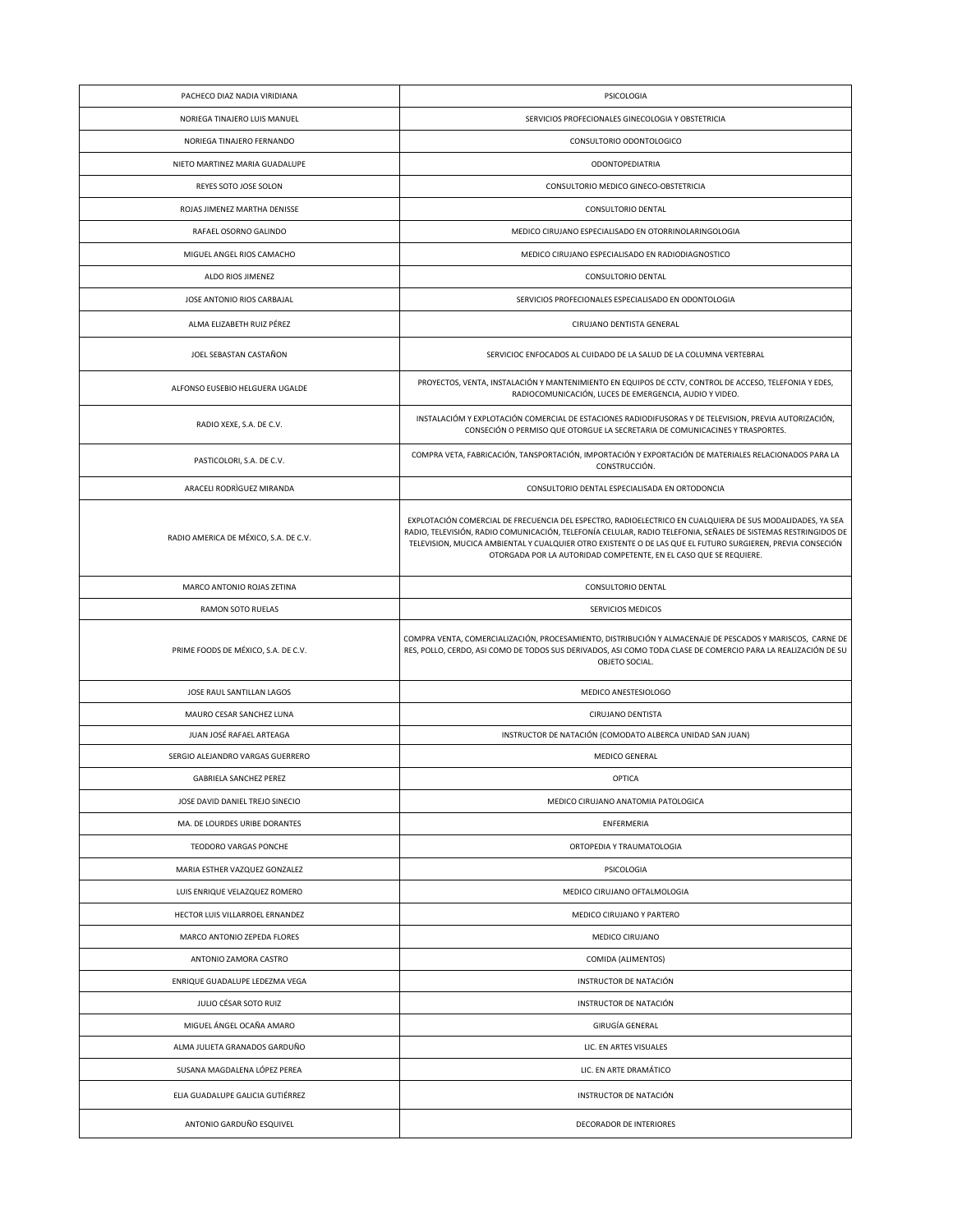| CÉSAR LARRONDO DÍAZ<br>PROMOTOR DE ESPECTACULOS ARTISTICOS, DEPORTIVOS Y SIMILARES<br>LA REALIZACIÓN DE TODA CLASE DE ACTIVIDADES INDUSTRIALES Y COMERCIALES CON RELACIÓN A LA COMPRA-VENTA,<br>TRANSFORMACIÓN ESTUFADO, MAQUILADO, IMPORTACIÓN, EXPORTACIÓN Y ELABORACIÓN EN TODOS SUS ASPECTOS<br>TRIPLAY Y MADERAS GRUPO SAN JUAN, S.A<br>RELACIONADO CON LAS DIFERENTES ESPECIES DE MADERA.<br>COMPRA, VENTA, DISTRIBUCIÓN, COMERCIALIZACIÓN Y PRODUCCIÓN DE REFACCIONES AUTOMOTRICES Y LA IMPORTACIÓN Y<br>GRUPO COMERCIAL MÉXICO S.A DE C.V.<br>EXPORTACIÓN DE LAS MISMAS.<br>COMERCIO AL POR MENOR DE BICICLETAS, BICIMOTOS, MOTONETAS Y MOTOCICLETAS ACUÀTICAS Y SUS REFACCIONES<br>OLIVIA DEL SOCORRO YANNINI MENEJES<br>ANGÈLICA MIRIAM YÀÑEZ ZUBIETA<br>PSIQUIATRA<br>MIGUEL SALVADOR VERA RODRIGUEZ<br>COMERCIO AL POR MENOR DE COMPUTADORAS Y SUS ACCESORIOS.<br>ELENA LAURA NAVARRO AGUILAR<br>MAESTRA DE TEATRO<br>COMPUCAD, S.A. DE C.V.<br>COMPRA Y VENTA DE EQUIPO DE COMPUTO<br>FRANCISCO MURGUIA MARTIN<br>MEDICINA INTERNA<br>COMPRA, VENTA, ADQUISICION Y DISTRIBUCIÓN DE MATERIALES DE CONSTRUCCIÓNM COMPRAVENTA, ARRENDAMIENTO Y<br>DEMAS CONTRATOS CIVILES O MERCANTILES PARA LA ADQUISICIÓN Y EXPLOTACIÓN DE MATERIALES PROPIOS O ANEXOS A LA<br>CONTRUMATERIALES GACOR SA DE CV<br>CONSTRUCCIÓN.<br>JOEL GONZALEZ ALEGRIA<br>COMPRA Y VENTA DE MATERIALES PARA CONSTRUCCION<br>TEODULFO BLANCO MARTINEZ<br>COMERCIALIZACION DE MATERIALES DE CONSTRUCCION<br>PRESENTACION DE ESTACIONES DE RADIO Y TELEVISION<br>FIBRA TV S.A. DE C.V.<br>SERVICIOS MULTIMODALES PARA LA INDUSTRIA<br>COMERCIALIZADORA DE ARTICULOS PARA TODAS LAS RAMAS, INDUSTRIAL, RESIDENCIAL, COMERCIAL Y DE SERVICIOS<br>GERMAN ANTONIO ZALDIVAR MARTINEZ<br>CAPACITACION, TRATAMIENTO Y SUMINISTRO DE AGUA PARA USO DISTITO AL DOMESTICO<br>CONTRATACIÓN DE ARTISTAS Y CELEBRIDADES, PARA FERIAS, CONCIERTOS, CARNAVALES, TEATROS DEL PUEBLO, JARIPEOS,<br>JOSÉ JUAN VELÁZQUEZ RODRÍGUEZ<br>FIRMAS DE AUTOGRAFOS, ETC.<br>COMERCIALIZADORA, MATERIALES DESDE UN TORNILLO HASTA VEHICULOS<br>COMERCIALIZADORA JAMACO S.A. DE C.V.<br>EDUARDO FLORES OLIVAN<br>OFRECE PRESENTACION ARTISTICA Y MUSICAL<br>VENTA DE GAS L.P.<br>SONIGAS S.A. DE C.V.<br>FRABRICACION DE CARROCERIAS Y REMOLQUES, COMERCIO AL POR MAYOR DE MOBILIARIO, EQUIPO E INSTRUMENTAL<br>CLAUDIA CABALLERO LOPEZ<br>MEDICO<br>ERIC FORTOUL HERNANDEZ<br>OPTICA<br>CARLOS LUNA CONTRERAS<br>TALLER MECANICO AUTOMOTRIZ<br>JEAN ELIAS JAMMAL JERJI<br>COMERCIO AL POR MENOR DE CUERO, PIEL Y MATERIAS SUDANEAS COMO CHAMARAS, CHALECOS, FALDAS Y OTROS ARTICULOS<br>CONFECCION Y COMERCIALIZADORA DE ROPA<br>MARIA IRENE MENDEZ ALVARADO<br>ABRAM GONZALEZ CONTRERAS<br><b>CONSTRUCCION Y PROVEDOR</b><br>PAVIMENTOS Y URBANIZACIONES DE QUERETARO, S.A. DE C.V.<br>CONSTRUCCION<br>ALJI URBANIZACIONES S.A. DE C.V.<br><b>CONSTRUCCIONES</b><br>EUGENIO RICARDO STERLING BOURS<br>CONSTRUCCION, REPARACION DE DIVERSOS TIPOS DE CONSTRUCCIONES VIALIDADES ETC.<br>CONSTRUCCION<br>SANTOS IVAN VILLEDA RESENDIZ<br>ANTONIA ZAMORA CASTRO<br>MEDICO<br>CORPORATIVO DE PRENSA Y MEDIOS GLOBALES S DE RL<br>PUBLICIDAD<br>MAGABAR SA DE CV<br>RENTA DE MAQUINARIA<br>PROCESS PLANTS CONSTRUCTORS SA DE CV<br>CONSTRUCCION<br>VENTA Y REPARACION DE EQUIPO DE COMPUTO<br>MARIO LOPEZ SERRANO<br>ESPACIO DIDACTICO, S.A. DE C.V.<br>VENTA DE MATERIAL DIDACTICO, PAPEPLERIA Y LIBRERÍA<br>CINTHIA SYREN CAMACHO ALMARAZ<br>PERIODICO EL OBSERVADOR DE QUERETARO<br><b>IRMA LAURA BOIX TORRES</b><br>CIRUJANO DENTISTA<br><b>NEUROLOGO</b><br>CARLOS RAYMUNDO JAUREGUI PASACHE | OSCAR ABRAHAM QUIROZ BARRERA | INSTRUCTOR DE NATACIÓN |
|---------------------------------------------------------------------------------------------------------------------------------------------------------------------------------------------------------------------------------------------------------------------------------------------------------------------------------------------------------------------------------------------------------------------------------------------------------------------------------------------------------------------------------------------------------------------------------------------------------------------------------------------------------------------------------------------------------------------------------------------------------------------------------------------------------------------------------------------------------------------------------------------------------------------------------------------------------------------------------------------------------------------------------------------------------------------------------------------------------------------------------------------------------------------------------------------------------------------------------------------------------------------------------------------------------------------------------------------------------------------------------------------------------------------------------------------------------------------------------------------------------------------------------------------------------------------------------------------------------------------------------------------------------------------------------------------------------------------------------------------------------------------------------------------------------------------------------------------------------------------------------------------------------------------------------------------------------------------------------------------------------------------------------------------------------------------------------------------------------------------------------------------------------------------------------------------------------------------------------------------------------------------------------------------------------------------------------------------------------------------------------------------------------------------------------------------------------------------------------------------------------------------------------------------------------------------------------------------------------------------------------------------------------------------------------------------------------------------------------------------------------------------------------------------------------------------------------------------------------------------------------------------------------------------------------------------------------------------------------------------------------------------------------------------------------------------------------------------------------------------------------------------------------------------------------------------------------------------------------------------------------------------------------------------------------------------------------------------------------------------------------------------------------------------------------------------------------------------------------------------------------------------------------------------------------------------------------------------------------------------------------------------|------------------------------|------------------------|
|                                                                                                                                                                                                                                                                                                                                                                                                                                                                                                                                                                                                                                                                                                                                                                                                                                                                                                                                                                                                                                                                                                                                                                                                                                                                                                                                                                                                                                                                                                                                                                                                                                                                                                                                                                                                                                                                                                                                                                                                                                                                                                                                                                                                                                                                                                                                                                                                                                                                                                                                                                                                                                                                                                                                                                                                                                                                                                                                                                                                                                                                                                                                                                                                                                                                                                                                                                                                                                                                                                                                                                                                                                             |                              |                        |
|                                                                                                                                                                                                                                                                                                                                                                                                                                                                                                                                                                                                                                                                                                                                                                                                                                                                                                                                                                                                                                                                                                                                                                                                                                                                                                                                                                                                                                                                                                                                                                                                                                                                                                                                                                                                                                                                                                                                                                                                                                                                                                                                                                                                                                                                                                                                                                                                                                                                                                                                                                                                                                                                                                                                                                                                                                                                                                                                                                                                                                                                                                                                                                                                                                                                                                                                                                                                                                                                                                                                                                                                                                             |                              |                        |
|                                                                                                                                                                                                                                                                                                                                                                                                                                                                                                                                                                                                                                                                                                                                                                                                                                                                                                                                                                                                                                                                                                                                                                                                                                                                                                                                                                                                                                                                                                                                                                                                                                                                                                                                                                                                                                                                                                                                                                                                                                                                                                                                                                                                                                                                                                                                                                                                                                                                                                                                                                                                                                                                                                                                                                                                                                                                                                                                                                                                                                                                                                                                                                                                                                                                                                                                                                                                                                                                                                                                                                                                                                             |                              |                        |
|                                                                                                                                                                                                                                                                                                                                                                                                                                                                                                                                                                                                                                                                                                                                                                                                                                                                                                                                                                                                                                                                                                                                                                                                                                                                                                                                                                                                                                                                                                                                                                                                                                                                                                                                                                                                                                                                                                                                                                                                                                                                                                                                                                                                                                                                                                                                                                                                                                                                                                                                                                                                                                                                                                                                                                                                                                                                                                                                                                                                                                                                                                                                                                                                                                                                                                                                                                                                                                                                                                                                                                                                                                             |                              |                        |
|                                                                                                                                                                                                                                                                                                                                                                                                                                                                                                                                                                                                                                                                                                                                                                                                                                                                                                                                                                                                                                                                                                                                                                                                                                                                                                                                                                                                                                                                                                                                                                                                                                                                                                                                                                                                                                                                                                                                                                                                                                                                                                                                                                                                                                                                                                                                                                                                                                                                                                                                                                                                                                                                                                                                                                                                                                                                                                                                                                                                                                                                                                                                                                                                                                                                                                                                                                                                                                                                                                                                                                                                                                             |                              |                        |
|                                                                                                                                                                                                                                                                                                                                                                                                                                                                                                                                                                                                                                                                                                                                                                                                                                                                                                                                                                                                                                                                                                                                                                                                                                                                                                                                                                                                                                                                                                                                                                                                                                                                                                                                                                                                                                                                                                                                                                                                                                                                                                                                                                                                                                                                                                                                                                                                                                                                                                                                                                                                                                                                                                                                                                                                                                                                                                                                                                                                                                                                                                                                                                                                                                                                                                                                                                                                                                                                                                                                                                                                                                             |                              |                        |
|                                                                                                                                                                                                                                                                                                                                                                                                                                                                                                                                                                                                                                                                                                                                                                                                                                                                                                                                                                                                                                                                                                                                                                                                                                                                                                                                                                                                                                                                                                                                                                                                                                                                                                                                                                                                                                                                                                                                                                                                                                                                                                                                                                                                                                                                                                                                                                                                                                                                                                                                                                                                                                                                                                                                                                                                                                                                                                                                                                                                                                                                                                                                                                                                                                                                                                                                                                                                                                                                                                                                                                                                                                             |                              |                        |
|                                                                                                                                                                                                                                                                                                                                                                                                                                                                                                                                                                                                                                                                                                                                                                                                                                                                                                                                                                                                                                                                                                                                                                                                                                                                                                                                                                                                                                                                                                                                                                                                                                                                                                                                                                                                                                                                                                                                                                                                                                                                                                                                                                                                                                                                                                                                                                                                                                                                                                                                                                                                                                                                                                                                                                                                                                                                                                                                                                                                                                                                                                                                                                                                                                                                                                                                                                                                                                                                                                                                                                                                                                             |                              |                        |
|                                                                                                                                                                                                                                                                                                                                                                                                                                                                                                                                                                                                                                                                                                                                                                                                                                                                                                                                                                                                                                                                                                                                                                                                                                                                                                                                                                                                                                                                                                                                                                                                                                                                                                                                                                                                                                                                                                                                                                                                                                                                                                                                                                                                                                                                                                                                                                                                                                                                                                                                                                                                                                                                                                                                                                                                                                                                                                                                                                                                                                                                                                                                                                                                                                                                                                                                                                                                                                                                                                                                                                                                                                             |                              |                        |
|                                                                                                                                                                                                                                                                                                                                                                                                                                                                                                                                                                                                                                                                                                                                                                                                                                                                                                                                                                                                                                                                                                                                                                                                                                                                                                                                                                                                                                                                                                                                                                                                                                                                                                                                                                                                                                                                                                                                                                                                                                                                                                                                                                                                                                                                                                                                                                                                                                                                                                                                                                                                                                                                                                                                                                                                                                                                                                                                                                                                                                                                                                                                                                                                                                                                                                                                                                                                                                                                                                                                                                                                                                             |                              |                        |
|                                                                                                                                                                                                                                                                                                                                                                                                                                                                                                                                                                                                                                                                                                                                                                                                                                                                                                                                                                                                                                                                                                                                                                                                                                                                                                                                                                                                                                                                                                                                                                                                                                                                                                                                                                                                                                                                                                                                                                                                                                                                                                                                                                                                                                                                                                                                                                                                                                                                                                                                                                                                                                                                                                                                                                                                                                                                                                                                                                                                                                                                                                                                                                                                                                                                                                                                                                                                                                                                                                                                                                                                                                             |                              |                        |
|                                                                                                                                                                                                                                                                                                                                                                                                                                                                                                                                                                                                                                                                                                                                                                                                                                                                                                                                                                                                                                                                                                                                                                                                                                                                                                                                                                                                                                                                                                                                                                                                                                                                                                                                                                                                                                                                                                                                                                                                                                                                                                                                                                                                                                                                                                                                                                                                                                                                                                                                                                                                                                                                                                                                                                                                                                                                                                                                                                                                                                                                                                                                                                                                                                                                                                                                                                                                                                                                                                                                                                                                                                             |                              |                        |
|                                                                                                                                                                                                                                                                                                                                                                                                                                                                                                                                                                                                                                                                                                                                                                                                                                                                                                                                                                                                                                                                                                                                                                                                                                                                                                                                                                                                                                                                                                                                                                                                                                                                                                                                                                                                                                                                                                                                                                                                                                                                                                                                                                                                                                                                                                                                                                                                                                                                                                                                                                                                                                                                                                                                                                                                                                                                                                                                                                                                                                                                                                                                                                                                                                                                                                                                                                                                                                                                                                                                                                                                                                             |                              |                        |
|                                                                                                                                                                                                                                                                                                                                                                                                                                                                                                                                                                                                                                                                                                                                                                                                                                                                                                                                                                                                                                                                                                                                                                                                                                                                                                                                                                                                                                                                                                                                                                                                                                                                                                                                                                                                                                                                                                                                                                                                                                                                                                                                                                                                                                                                                                                                                                                                                                                                                                                                                                                                                                                                                                                                                                                                                                                                                                                                                                                                                                                                                                                                                                                                                                                                                                                                                                                                                                                                                                                                                                                                                                             |                              |                        |
|                                                                                                                                                                                                                                                                                                                                                                                                                                                                                                                                                                                                                                                                                                                                                                                                                                                                                                                                                                                                                                                                                                                                                                                                                                                                                                                                                                                                                                                                                                                                                                                                                                                                                                                                                                                                                                                                                                                                                                                                                                                                                                                                                                                                                                                                                                                                                                                                                                                                                                                                                                                                                                                                                                                                                                                                                                                                                                                                                                                                                                                                                                                                                                                                                                                                                                                                                                                                                                                                                                                                                                                                                                             |                              |                        |
|                                                                                                                                                                                                                                                                                                                                                                                                                                                                                                                                                                                                                                                                                                                                                                                                                                                                                                                                                                                                                                                                                                                                                                                                                                                                                                                                                                                                                                                                                                                                                                                                                                                                                                                                                                                                                                                                                                                                                                                                                                                                                                                                                                                                                                                                                                                                                                                                                                                                                                                                                                                                                                                                                                                                                                                                                                                                                                                                                                                                                                                                                                                                                                                                                                                                                                                                                                                                                                                                                                                                                                                                                                             |                              |                        |
|                                                                                                                                                                                                                                                                                                                                                                                                                                                                                                                                                                                                                                                                                                                                                                                                                                                                                                                                                                                                                                                                                                                                                                                                                                                                                                                                                                                                                                                                                                                                                                                                                                                                                                                                                                                                                                                                                                                                                                                                                                                                                                                                                                                                                                                                                                                                                                                                                                                                                                                                                                                                                                                                                                                                                                                                                                                                                                                                                                                                                                                                                                                                                                                                                                                                                                                                                                                                                                                                                                                                                                                                                                             |                              |                        |
|                                                                                                                                                                                                                                                                                                                                                                                                                                                                                                                                                                                                                                                                                                                                                                                                                                                                                                                                                                                                                                                                                                                                                                                                                                                                                                                                                                                                                                                                                                                                                                                                                                                                                                                                                                                                                                                                                                                                                                                                                                                                                                                                                                                                                                                                                                                                                                                                                                                                                                                                                                                                                                                                                                                                                                                                                                                                                                                                                                                                                                                                                                                                                                                                                                                                                                                                                                                                                                                                                                                                                                                                                                             |                              |                        |
|                                                                                                                                                                                                                                                                                                                                                                                                                                                                                                                                                                                                                                                                                                                                                                                                                                                                                                                                                                                                                                                                                                                                                                                                                                                                                                                                                                                                                                                                                                                                                                                                                                                                                                                                                                                                                                                                                                                                                                                                                                                                                                                                                                                                                                                                                                                                                                                                                                                                                                                                                                                                                                                                                                                                                                                                                                                                                                                                                                                                                                                                                                                                                                                                                                                                                                                                                                                                                                                                                                                                                                                                                                             |                              |                        |
|                                                                                                                                                                                                                                                                                                                                                                                                                                                                                                                                                                                                                                                                                                                                                                                                                                                                                                                                                                                                                                                                                                                                                                                                                                                                                                                                                                                                                                                                                                                                                                                                                                                                                                                                                                                                                                                                                                                                                                                                                                                                                                                                                                                                                                                                                                                                                                                                                                                                                                                                                                                                                                                                                                                                                                                                                                                                                                                                                                                                                                                                                                                                                                                                                                                                                                                                                                                                                                                                                                                                                                                                                                             |                              |                        |
|                                                                                                                                                                                                                                                                                                                                                                                                                                                                                                                                                                                                                                                                                                                                                                                                                                                                                                                                                                                                                                                                                                                                                                                                                                                                                                                                                                                                                                                                                                                                                                                                                                                                                                                                                                                                                                                                                                                                                                                                                                                                                                                                                                                                                                                                                                                                                                                                                                                                                                                                                                                                                                                                                                                                                                                                                                                                                                                                                                                                                                                                                                                                                                                                                                                                                                                                                                                                                                                                                                                                                                                                                                             |                              |                        |
|                                                                                                                                                                                                                                                                                                                                                                                                                                                                                                                                                                                                                                                                                                                                                                                                                                                                                                                                                                                                                                                                                                                                                                                                                                                                                                                                                                                                                                                                                                                                                                                                                                                                                                                                                                                                                                                                                                                                                                                                                                                                                                                                                                                                                                                                                                                                                                                                                                                                                                                                                                                                                                                                                                                                                                                                                                                                                                                                                                                                                                                                                                                                                                                                                                                                                                                                                                                                                                                                                                                                                                                                                                             |                              |                        |
|                                                                                                                                                                                                                                                                                                                                                                                                                                                                                                                                                                                                                                                                                                                                                                                                                                                                                                                                                                                                                                                                                                                                                                                                                                                                                                                                                                                                                                                                                                                                                                                                                                                                                                                                                                                                                                                                                                                                                                                                                                                                                                                                                                                                                                                                                                                                                                                                                                                                                                                                                                                                                                                                                                                                                                                                                                                                                                                                                                                                                                                                                                                                                                                                                                                                                                                                                                                                                                                                                                                                                                                                                                             |                              |                        |
|                                                                                                                                                                                                                                                                                                                                                                                                                                                                                                                                                                                                                                                                                                                                                                                                                                                                                                                                                                                                                                                                                                                                                                                                                                                                                                                                                                                                                                                                                                                                                                                                                                                                                                                                                                                                                                                                                                                                                                                                                                                                                                                                                                                                                                                                                                                                                                                                                                                                                                                                                                                                                                                                                                                                                                                                                                                                                                                                                                                                                                                                                                                                                                                                                                                                                                                                                                                                                                                                                                                                                                                                                                             |                              |                        |
|                                                                                                                                                                                                                                                                                                                                                                                                                                                                                                                                                                                                                                                                                                                                                                                                                                                                                                                                                                                                                                                                                                                                                                                                                                                                                                                                                                                                                                                                                                                                                                                                                                                                                                                                                                                                                                                                                                                                                                                                                                                                                                                                                                                                                                                                                                                                                                                                                                                                                                                                                                                                                                                                                                                                                                                                                                                                                                                                                                                                                                                                                                                                                                                                                                                                                                                                                                                                                                                                                                                                                                                                                                             |                              |                        |
|                                                                                                                                                                                                                                                                                                                                                                                                                                                                                                                                                                                                                                                                                                                                                                                                                                                                                                                                                                                                                                                                                                                                                                                                                                                                                                                                                                                                                                                                                                                                                                                                                                                                                                                                                                                                                                                                                                                                                                                                                                                                                                                                                                                                                                                                                                                                                                                                                                                                                                                                                                                                                                                                                                                                                                                                                                                                                                                                                                                                                                                                                                                                                                                                                                                                                                                                                                                                                                                                                                                                                                                                                                             |                              |                        |
|                                                                                                                                                                                                                                                                                                                                                                                                                                                                                                                                                                                                                                                                                                                                                                                                                                                                                                                                                                                                                                                                                                                                                                                                                                                                                                                                                                                                                                                                                                                                                                                                                                                                                                                                                                                                                                                                                                                                                                                                                                                                                                                                                                                                                                                                                                                                                                                                                                                                                                                                                                                                                                                                                                                                                                                                                                                                                                                                                                                                                                                                                                                                                                                                                                                                                                                                                                                                                                                                                                                                                                                                                                             |                              |                        |
|                                                                                                                                                                                                                                                                                                                                                                                                                                                                                                                                                                                                                                                                                                                                                                                                                                                                                                                                                                                                                                                                                                                                                                                                                                                                                                                                                                                                                                                                                                                                                                                                                                                                                                                                                                                                                                                                                                                                                                                                                                                                                                                                                                                                                                                                                                                                                                                                                                                                                                                                                                                                                                                                                                                                                                                                                                                                                                                                                                                                                                                                                                                                                                                                                                                                                                                                                                                                                                                                                                                                                                                                                                             |                              |                        |
|                                                                                                                                                                                                                                                                                                                                                                                                                                                                                                                                                                                                                                                                                                                                                                                                                                                                                                                                                                                                                                                                                                                                                                                                                                                                                                                                                                                                                                                                                                                                                                                                                                                                                                                                                                                                                                                                                                                                                                                                                                                                                                                                                                                                                                                                                                                                                                                                                                                                                                                                                                                                                                                                                                                                                                                                                                                                                                                                                                                                                                                                                                                                                                                                                                                                                                                                                                                                                                                                                                                                                                                                                                             |                              |                        |
|                                                                                                                                                                                                                                                                                                                                                                                                                                                                                                                                                                                                                                                                                                                                                                                                                                                                                                                                                                                                                                                                                                                                                                                                                                                                                                                                                                                                                                                                                                                                                                                                                                                                                                                                                                                                                                                                                                                                                                                                                                                                                                                                                                                                                                                                                                                                                                                                                                                                                                                                                                                                                                                                                                                                                                                                                                                                                                                                                                                                                                                                                                                                                                                                                                                                                                                                                                                                                                                                                                                                                                                                                                             |                              |                        |
|                                                                                                                                                                                                                                                                                                                                                                                                                                                                                                                                                                                                                                                                                                                                                                                                                                                                                                                                                                                                                                                                                                                                                                                                                                                                                                                                                                                                                                                                                                                                                                                                                                                                                                                                                                                                                                                                                                                                                                                                                                                                                                                                                                                                                                                                                                                                                                                                                                                                                                                                                                                                                                                                                                                                                                                                                                                                                                                                                                                                                                                                                                                                                                                                                                                                                                                                                                                                                                                                                                                                                                                                                                             |                              |                        |
|                                                                                                                                                                                                                                                                                                                                                                                                                                                                                                                                                                                                                                                                                                                                                                                                                                                                                                                                                                                                                                                                                                                                                                                                                                                                                                                                                                                                                                                                                                                                                                                                                                                                                                                                                                                                                                                                                                                                                                                                                                                                                                                                                                                                                                                                                                                                                                                                                                                                                                                                                                                                                                                                                                                                                                                                                                                                                                                                                                                                                                                                                                                                                                                                                                                                                                                                                                                                                                                                                                                                                                                                                                             |                              |                        |
|                                                                                                                                                                                                                                                                                                                                                                                                                                                                                                                                                                                                                                                                                                                                                                                                                                                                                                                                                                                                                                                                                                                                                                                                                                                                                                                                                                                                                                                                                                                                                                                                                                                                                                                                                                                                                                                                                                                                                                                                                                                                                                                                                                                                                                                                                                                                                                                                                                                                                                                                                                                                                                                                                                                                                                                                                                                                                                                                                                                                                                                                                                                                                                                                                                                                                                                                                                                                                                                                                                                                                                                                                                             |                              |                        |
|                                                                                                                                                                                                                                                                                                                                                                                                                                                                                                                                                                                                                                                                                                                                                                                                                                                                                                                                                                                                                                                                                                                                                                                                                                                                                                                                                                                                                                                                                                                                                                                                                                                                                                                                                                                                                                                                                                                                                                                                                                                                                                                                                                                                                                                                                                                                                                                                                                                                                                                                                                                                                                                                                                                                                                                                                                                                                                                                                                                                                                                                                                                                                                                                                                                                                                                                                                                                                                                                                                                                                                                                                                             |                              |                        |
|                                                                                                                                                                                                                                                                                                                                                                                                                                                                                                                                                                                                                                                                                                                                                                                                                                                                                                                                                                                                                                                                                                                                                                                                                                                                                                                                                                                                                                                                                                                                                                                                                                                                                                                                                                                                                                                                                                                                                                                                                                                                                                                                                                                                                                                                                                                                                                                                                                                                                                                                                                                                                                                                                                                                                                                                                                                                                                                                                                                                                                                                                                                                                                                                                                                                                                                                                                                                                                                                                                                                                                                                                                             |                              |                        |
|                                                                                                                                                                                                                                                                                                                                                                                                                                                                                                                                                                                                                                                                                                                                                                                                                                                                                                                                                                                                                                                                                                                                                                                                                                                                                                                                                                                                                                                                                                                                                                                                                                                                                                                                                                                                                                                                                                                                                                                                                                                                                                                                                                                                                                                                                                                                                                                                                                                                                                                                                                                                                                                                                                                                                                                                                                                                                                                                                                                                                                                                                                                                                                                                                                                                                                                                                                                                                                                                                                                                                                                                                                             |                              |                        |
|                                                                                                                                                                                                                                                                                                                                                                                                                                                                                                                                                                                                                                                                                                                                                                                                                                                                                                                                                                                                                                                                                                                                                                                                                                                                                                                                                                                                                                                                                                                                                                                                                                                                                                                                                                                                                                                                                                                                                                                                                                                                                                                                                                                                                                                                                                                                                                                                                                                                                                                                                                                                                                                                                                                                                                                                                                                                                                                                                                                                                                                                                                                                                                                                                                                                                                                                                                                                                                                                                                                                                                                                                                             |                              |                        |
|                                                                                                                                                                                                                                                                                                                                                                                                                                                                                                                                                                                                                                                                                                                                                                                                                                                                                                                                                                                                                                                                                                                                                                                                                                                                                                                                                                                                                                                                                                                                                                                                                                                                                                                                                                                                                                                                                                                                                                                                                                                                                                                                                                                                                                                                                                                                                                                                                                                                                                                                                                                                                                                                                                                                                                                                                                                                                                                                                                                                                                                                                                                                                                                                                                                                                                                                                                                                                                                                                                                                                                                                                                             |                              |                        |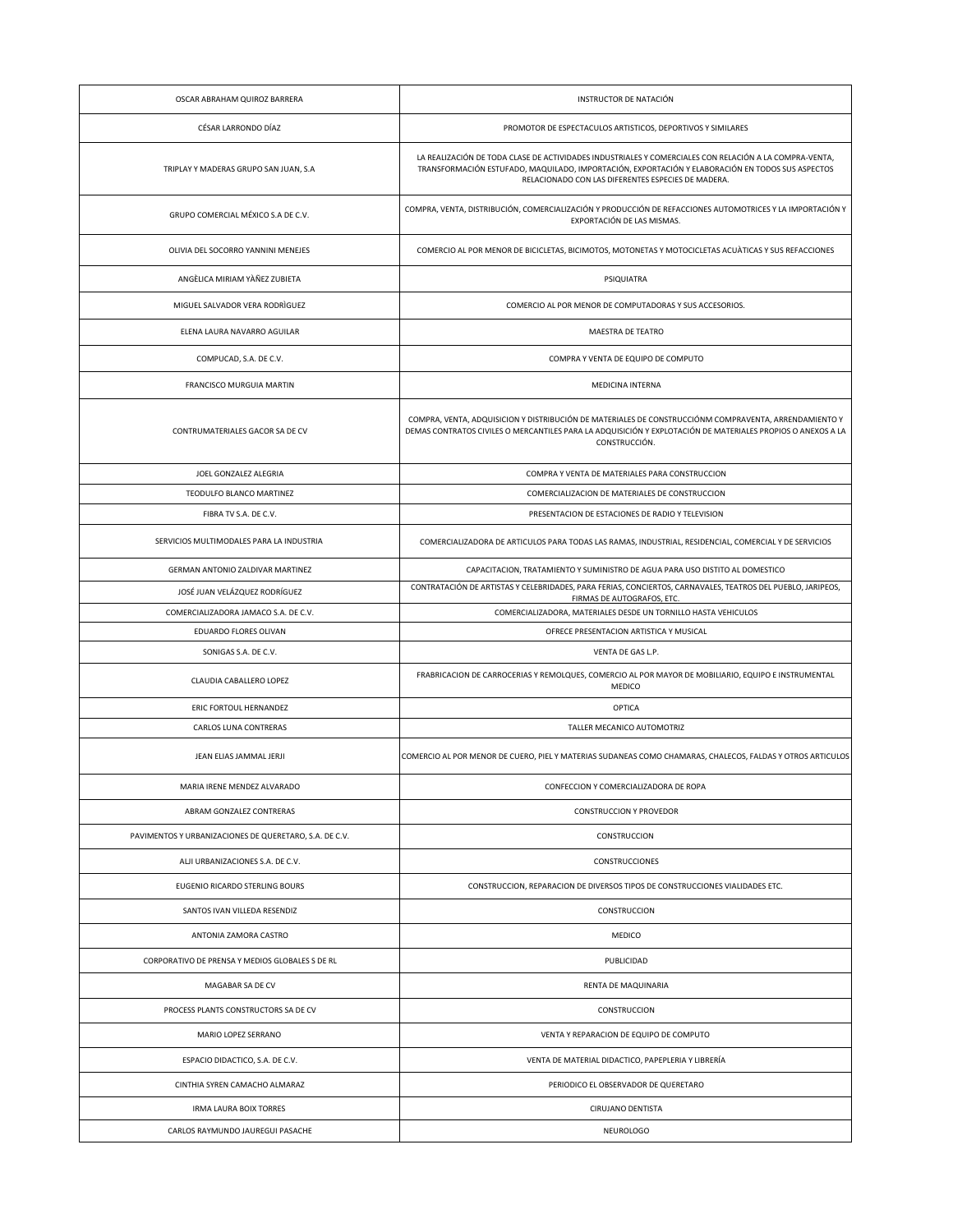| ALICIA SALDIVAR GARCIA                                 | <b>CIRUJANO DENTISTA</b>                                                                                                                                                                                                                                                                                                                                                                                                                     |
|--------------------------------------------------------|----------------------------------------------------------------------------------------------------------------------------------------------------------------------------------------------------------------------------------------------------------------------------------------------------------------------------------------------------------------------------------------------------------------------------------------------|
| REBECA ISRAEL ROJO SOTO                                | JARDINERIAS Y SISTEMAS DE RIEGO                                                                                                                                                                                                                                                                                                                                                                                                              |
| GRUPO MATSUMA SA DE CV                                 | COMERIALIZADORA                                                                                                                                                                                                                                                                                                                                                                                                                              |
| BERBEL ADRIANA VOEGELIN ROMERO                         | ARTICULOS DE PAPELERIA                                                                                                                                                                                                                                                                                                                                                                                                                       |
| MIGUEL BERNAL MATUS                                    | ORQUESTA DE MUSICO                                                                                                                                                                                                                                                                                                                                                                                                                           |
| SEGUROS AFIRME, S.A. DE C.V. AFIRME GRUPO FINANCIERO   | <b>INSTITUCION DE SEGUROS</b>                                                                                                                                                                                                                                                                                                                                                                                                                |
| THONA SEGUROS, S.A. DE C.V.                            | SEGUROS DE VIDA, ACCIDENTES PERSONALES Y EN GENERAL                                                                                                                                                                                                                                                                                                                                                                                          |
| JULIO ALEJANDRO VALENCIA RUIZ                          | MTTO AUTOMOTRIZ                                                                                                                                                                                                                                                                                                                                                                                                                              |
| JOSÉ MANUELA RIVERA LÓPEZ                              | ALQUILER DE SILLAS, MESAS, VAJILLAS Y SIMILARES. COMERCIO AL POR MENOR DE ABARROTES                                                                                                                                                                                                                                                                                                                                                          |
| RAÚL AGAPITO ARRIAGA RESENDIZ                          | GENERACIÓN Y TRANSMISIÓN DE ENERGÍA ELÉCTRICA                                                                                                                                                                                                                                                                                                                                                                                                |
| GUDE INGENIERIA, S.A. DE C.V.                          | ELABORACIÓN DE TODO TIPO DE PROYECTOS DE OBRA ELÉCTRICA, MECANICA, HIDRAULICA Y CIVIL, LA COSNTRUCCIÓN DE<br>TODO TIPO DE OBRAS ELÉCTRICA, MECÁNICA, HIDRÁHULICA Y CIVIL.                                                                                                                                                                                                                                                                    |
| PAULINO MORENO PAZ                                     | AGENCIA DE PUBLICIDAD: PERIFONEO, VALLAS MOVILES, IMPRESIÓN DIGITAL, CORTE VINIL, PROYECTOS ESPECIALES, DISEÑO,<br>PROMOCIONALES SUBLIMACIÓN.                                                                                                                                                                                                                                                                                                |
| WILCON INGENIERIA Y DIUJO, S.A. DE C.V.                | COMPRA, VENTA, AGENCIA, REPRESENTACIÓN, CONSIGNACIÓN, DISTRIBUCIÓN Y COMERCIO EN GENERAL DE TODA CLASE DE<br>ARTICULOS DE OFICINA, ESCOLARES, DE INGENIEIA, DIBUJ, RESIS PROFESIONALES, IMPRESOS, LIBRERIAS, FORMAS CONTABLES Y<br>ADMINISTRATIVAS, FOTOGRAFICAS Y DE CINE.                                                                                                                                                                  |
| ROMHER INGENIERIA, S.A. DE C.V.                        | ELABORACIÓN DE TODO TIPO DE PROYECTOS DE OBRA ELÉCTRICA, MECANICA, HIDRAULICA Y CIVIL, LA COSNTRUCCIÓN DE<br>TODO TIPO DE OBRAS ELÉCTRICA, MECÁNICA, HIDRÁHULICA Y CIVIL.                                                                                                                                                                                                                                                                    |
| ARTURO ISMAEL CARAPÍA MARTÍN                           | COMERCIO AL POR MENOR                                                                                                                                                                                                                                                                                                                                                                                                                        |
| VÍCTOR SOTO GONZÁLEZ                                   | IMPERMEABILIZACIÓN EN GENERAL                                                                                                                                                                                                                                                                                                                                                                                                                |
| GRUPO J2J, S.A. DE C.V.                                | FABRICACIÓN, DISEÑO Y COMERCIALIZACIÓN DE TODO TIPO DE ROPA Y ACCESORIOS DE SEGURIDAD                                                                                                                                                                                                                                                                                                                                                        |
| FABIÁN LARA GÓMEZ                                      | REPARACIÓN Y MANTENIMIENTO DE MOTOR DE DIESEL Y GASOLINA, ASÍ COMO REFACCIONES                                                                                                                                                                                                                                                                                                                                                               |
| TRES H SERVICIOS ESPECIALIZADOS EN DIESEL              | SERVICIO EN GENERAL, COMPRA, VENTA, DISTRIBUCION, COMISÓN, IMPORTACION, EXPORTACIÓN, FABRICACIÓN Y TODA CLASE<br>DE MOTORRES DE DIESEL, GASOLINA Y GAS, ENTRE OTROS MAS.                                                                                                                                                                                                                                                                     |
| METRO SOLARIS MÉXICO, S.A. DE C.V.                     | FABRICACIÓN, COMPRA, VENTA, COMISIÓN, REPRESENTACIÓN, DISTRIBUCIÓN, IMPORTACION, EXPORTACIÓN, INSTALACIÓN Y<br>EN GENERAL EL EJERCICIO DEL COMERCIO CON TODA CLASE DE EQUIPOS DE SEGURIDAD PARA LA INDUSTRIA, EL COMERCIO Y EL<br>HOGAR, ESPECIALMENTE ALARMAS CONTRA ROBO Y ASALTO, BLINDAJE DE PUERTAS, VENTANAS Y AUTOS, CIRCUITOS<br>CERRADOS DE TELEVISION, DETECTORES DE METALES, BOMBAS Y RAYOS X.                                    |
| IMPRESOS PROFESIONALES GRAFICOS, S. DE R.L. DE C.V.    | IMPRESOS DE TODO TIPO DE MATERIAL, YA SEA POR OFFSET, SERIGRAFÍA, IMPRENTA O ROTATIVA O ALGÚN OTRO DE<br>IMPRESIÓN EN CUALQUIER TIPO DE MATERIAL, PARA ELABORACIÓN DE FOLLETOS, LIBROS, FORMAS O CUALQUIER TIPO DE<br><b>IMPRESOS</b>                                                                                                                                                                                                        |
| CRISTINA FABIOLA OSORNIO REYES                         | COMERCIO AL POR MENOR DE LENTES                                                                                                                                                                                                                                                                                                                                                                                                              |
| COMERCIALIZADORA PAMEX, S.A. DE C.V.                   | PRESTACIÓN DE SERVICIOS PROFESIONALES EN LAS AREAS DE DERECHO FISCAL MERCANTIL, LABORAL, CIVIL, PENAL,<br>CORPORATIVO, SEGURIDAD SCIAL, MEDIANTES DEFENSAS DIRECTAS ANTE TODO TIPO DE AUTORIDADES, LA PRESTACION, CON<br>ELEMENTOS HUMANOS PROPIOS DE SERVICIOS ADMINISTRATIVOS DE PERSONAL A LAS DISTINTAS RAMAS DE LA INDUSTRIA.<br>TALES COMO AUTOMOTRIZ, DE SERVICIOS, MINERO, PESQUERO Y DE CUALQUIER OTRO CARACTER ECONOMICO MERCANTIL |
| FERLAP, S.A. DE C.V.                                   | LA PRESTACION DE SERVICIOS PROFESIONALES EN LAS AREAS DE DERECHO FISCAL, MERCANTIL, LABORAL, CIVIL, PENAL,<br>CORPORATIVO, SEGURIDAD SOCIAL, MEDIANTE DEFENSAS DIRECTAS ANTE TODO TIPO DE AUTORIDADES.                                                                                                                                                                                                                                       |
| CONSULTORIA EN DESARROLLO ADMINISTRATIVO, S.A. DE C.V. | LA PRESTACION DE SERVICIOS PROFESIONALES EN LAS AREAS DE DERECHO FISCAL, MERCANTIL, LABORAL, CIVIL, PENAL,<br>CORPORATIVO, SEGURIDAD SOCIAL, MEDIANTE DEFENSAS DIRECTAS ANTE TODO TIPO DE AUTORIDADES.                                                                                                                                                                                                                                       |
| CAMPAÑA NACIONAL, S.A. DE C.V.                         | LA PRESTACION DE SERVICIOS PROFESIONALES EN LAS AREAS DE DERECHO FISCAL, MERCANTIL, LABORAL, CIVIL, PENAL,<br>CORPORATIVO, SEGURIDAD SOCIAL, MEDIANTE DEFENSAS DIRECTAS ANTE TODO TIPO DE AUTORIDADES.                                                                                                                                                                                                                                       |
| ASESORÍA E INGENIERÍA ADMINISTRATIVA, S.A. DE C.V.     | LA PRESTACION DE SERVICIOS PROFESIONALES EN LAS AREAS DE DERECHO FISCAL, MERCANTIL, LABORAL, CIVIL, PENAL,<br>CORPORATIVO, SEGURIDAD SOCIAL, MEDIANTE DEFENSAS DIRECTAS ANTE TODO TIPO DE AUTORIDADES.                                                                                                                                                                                                                                       |
| COMERCIALIZADORA ARCH, S.A. DE C.V.                    | LA PRESTACION DE SERVICIOS PROFESIONALES EN LAS AREAS DE DERECHO FISCAL, MERCANTIL, LABORAL, CIVIL, PENAL,<br>CORPORATIVO, SEGURIDAD SOCIAL, MEDIANTE DEFENSAS DIRECTAS ANTE TODO TIPO DE AUTORIDADES.                                                                                                                                                                                                                                       |
| OPERADORA DE SERVICIOS INTELIGENTES, S.A. DE C.V.      | LA PRESTACION DE SERVICIOS PROFESIONALES EN LAS AREAS DE DERECHO FISCAL, MERCANTIL, LABORAL, CIVIL, PENAL,<br>CORPORATIVO, SEGURIDAD SOCIAL, MEDIANTE DEFENSAS DIRECTAS ANTE TODO TIPO DE AUTORIDADES.                                                                                                                                                                                                                                       |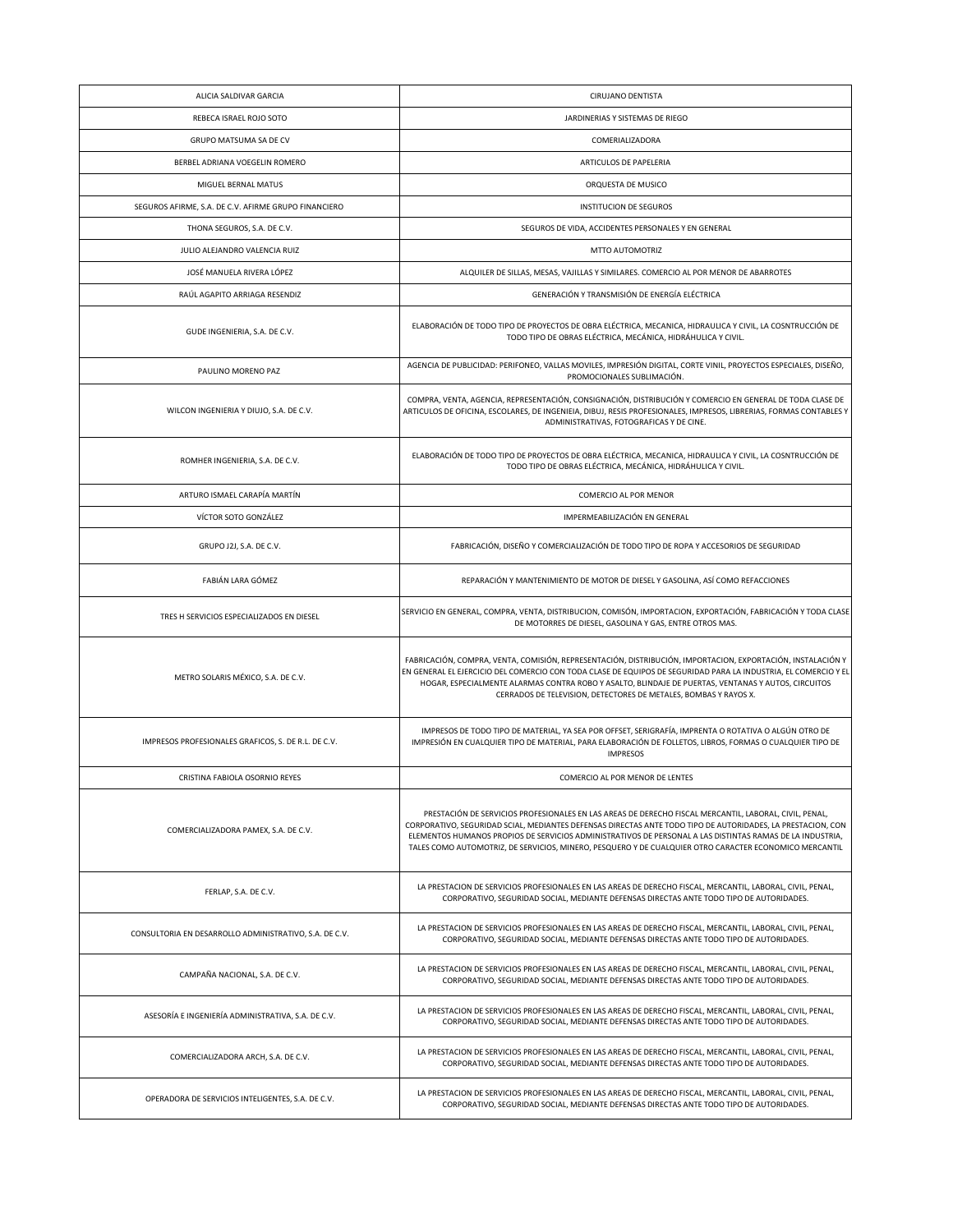| PROFESIONALES EN ADMINISTRACIÓN CONTINUA, S.A. DE C.V.    | LA PRESTACION DE SERVICIOS PROFESIONALES EN LAS AREAS DE DERECHO FISCAL, MERCANTIL, LABORAL, CIVIL, PENAL,<br>CORPORATIVO, SEGURIDAD SOCIAL, MEDIANTE DEFENSAS DIRECTAS ANTE TODO TIPO DE AUTORIDADES.                                                                                                                                                                                                                                                                                              |
|-----------------------------------------------------------|-----------------------------------------------------------------------------------------------------------------------------------------------------------------------------------------------------------------------------------------------------------------------------------------------------------------------------------------------------------------------------------------------------------------------------------------------------------------------------------------------------|
| YAZUTECO, S.A. DE C.V.                                    | LA PRESTACION DE SERVICIOS PROFESIONALES EN LAS AREAS DE DERECHO FISCAL, MERCANTIL, LABORAL, CIVIL, PENAL,<br>CORPORATIVO, SEGURIDAD SOCIAL, MEDIANTE DEFENSAS DIRECTAS ANTE TODO TIPO DE AUTORIDADES.                                                                                                                                                                                                                                                                                              |
| COMERCIALIZADORA ADMINISTRATIVA NACIONAL, S.A. DE C.V.    | LA PRESTACION DE SERVICIOS PROFESIONALES EN LAS AREAS DE DERECHO FISCAL, MERCANTIL, LABORAL, CIVIL, PENAL,<br>CORPORATIVO, SEGURIDAD SOCIAL, MEDIANTE DEFENSAS DIRECTAS ANTE TODO TIPO DE AUTORIDADES.                                                                                                                                                                                                                                                                                              |
| OPERADORA TEPETATE, S.A. DE C.V.                          | LA PRESTACION DE SERVICIOS PROFESIONALES EN LAS AREAS DE DERECHO FISCAL, MERCANTIL, LABORAL, CIVIL, PENAL,<br>CORPORATIVO, SEGURIDAD SOCIAL, MEDIANTE DEFENSAS DIRECTAS ANTE TODO TIPO DE AUTORIDADES.                                                                                                                                                                                                                                                                                              |
| ADMINISTRADORA DE RECURSOS GENERALES, S.A. DE C.V.        | LA PRESTACION DE SERVICIOS PROFESIONALES EN LAS AREAS DE DERECHO FISCAL, MERCANTIL, LABORAL, CIVIL, PENAL,<br>CORPORATIVO, SEGURIDAD SOCIAL, MEDIANTE DEFENSAS DIRECTAS ANTE TODO TIPO DE AUTORIDADES.                                                                                                                                                                                                                                                                                              |
| CORPORATIVO MOOS, S.A. DE C.V.                            | LA PRESTACION DE SERVICIOS PROFESIONALES EN LAS AREAS DE DERECHO FISCAL, MERCANTIL, LABORAL, CIVIL, PENAL,<br>CORPORATIVO, SEGURIDAD SOCIAL, MEDIANTE DEFENSAS DIRECTAS ANTE TODO TIPO DE AUTORIDADES.                                                                                                                                                                                                                                                                                              |
| ADMINISTRADORA Y CONSULTORIA ADMINISTRATIVA, S.A. DE C.V. | LA PRESTACION DE SERVICIOS PROFESIONALES EN LAS AREAS DE DERECHO FISCAL, MERCANTIL, LABORAL, CIVIL, PENAL,<br>CORPORATIVO, SEGURIDAD SOCIAL, MEDIANTE DEFENSAS DIRECTAS ANTE TODO TIPO DE AUTORIDADES.                                                                                                                                                                                                                                                                                              |
| TECH ENERGY & GROUNDING MX, S.A. DE C.V.                  | FABRICACIÓN, COMPRA, VENTA, CAPACITACIÓN, CONSIGNACIÓN, ARRENDAMIENTO Y DISTRIBUCIÓN Y EN GENERAL TODO<br>ACTO JURÍDICO RELACIONADO CON LA ADQUISICIÓN, TENENCIA, TRANSMISIÓN DE USO, COMERCIALIZACIÓN, INSTALACIÓN,<br>MANTENIMIENTO DE EQUIPO DE TELECOMUNICACIONESM ELECTRONICOS DE SEGURIDAD, DE COMPUTO, TLEFONÍA, ETC.                                                                                                                                                                        |
| TEÓFILO MARIO GÓMEZ SU                                    | COMERCIO AL POR MENOR DE PLANTAS Y FLORES NATURALES, ARREGLOS FLORALES Y FRUTALES, CORONAS FUNERARIAS,<br>NATURALEZAS MUERTAS                                                                                                                                                                                                                                                                                                                                                                       |
| TDF INDUSTRIAL, S.A. DE C.V.                              | RECOLECCIÒN, ACOPIO, ALMACENAJE, TRANSPORTE, DISPOSICIÒN, TRANSFORMACIÒN, CONFINAMIENTO, REUTILIZACIÒN Y<br>RECICLAJE DE TODA CLASE DE MATERIALES, RESIDUOS Y DESECHOS INDUSTRIALES O NO INDUSTRIALES, YA SEAN DE CARÁCTER<br>PELIGROSO O NO PELIGROSO, Y EN ESTADO SÒLIDO, LÌQUIDO, SEMISÒLIDO O GASEOSO; ASÌ COMO OPERAR Y EXPLOTAR EL<br>SERVICIO DE AUTO TRANSPORTE DE CARGA DE MATERIALES Y RESIDUOS PELIGROSOS Y NO PELIGROSOS                                                                |
| UNIÓN POR EL DESARROLLO DE CORAZONES MEXICANOS A.C.       | CONTRIBUIR AL MEJORAMIENTO DE LA CALIDAD DE VIDA DE LOS INDIVIDUOS Y AL ESTABLECIMIENTO DE PROYECTOS Y<br>MODELOS DE VIDA QUE EN LO INDIVIDUAL Y GRUPAL, TRASCIENDAN AL MEJORAMIENTO DE LA CALIDAD DE VIDA DE LA<br>SOCIEDAD, MEDIANTE LA ATENCIÓN INTEGRAL EN VARIOS CENTROS ESTABLECIDOS A PERSONAS SECTORES DE MÁS ESCASOS<br>RECURSOS ECONÒMICOS, MEDIANTE LA ATENCIÒN PSICOLÒGICA, MÈDICA, ORIENTACIÒN SOCIAL, EDUCACIÒN Y<br>CAPACITACIÓN LABORAL ASÍ COMO LA ASISTENCIA Y ASESORÍA JURÍDICA. |
| FUNDACIÓN MENTOR POR PUEBLA A.C.                          | ASISTENCIA SOCIAL, CONFORME A LO ESTABLECIDO EN LA LEY SOBRE EL SISTEMA NACIONAL DE ASISTENCIA SOCIAL Y EN LA LEY<br>GENERAL DE SALUD.                                                                                                                                                                                                                                                                                                                                                              |
| JUVENTUD MEXICANA POR LOS VALORES CÍVICOS A.C.            | FOMENTAR ENTRE SUS MIEMBROS UNA RELACION FRATERNA Y SOLIDARIA, ASI COMO PROMOVER LOS VALORES HUMANOS<br>ENTRE LA JUVENTUD MEXICANA                                                                                                                                                                                                                                                                                                                                                                  |
| JOSÈ ANTONIO CONTRERAS BAUTISTA                           | COMERCIALIZACIÓN DE LUBRICANTES, ADITIVOS, ANTICONGELANTES Y PRODUCTOS QUIMICOS, PARTES ELÈCTRIAS PARA<br>SERVICIO AUTOMOTRIZ Y PESADO.                                                                                                                                                                                                                                                                                                                                                             |
| GRUPO VEC COMPUTERS S.A. DE C.V.                          | COMPRA, VENTA Y COMERCIALIZACIÓN DE BIENES MUEBLES, ASÍ COMO IMPORTACIÓN Y EXPORTACIÓM DE TODO LO<br>RELACIONADO CON EL SISTEMA DE COMPUTO.                                                                                                                                                                                                                                                                                                                                                         |
| ABASTECEDORA MAYORISTA DE EQUIPO DE EMERGENCIA SA DE CV   | FABRICACIÓN, PRODUCCIÓN, ADQUISICIÓN, ENAJENACIÓN, OPERACIÓN, IMPORTACIÓN, EXPORTACIÓN, MANTENIMIENTO E<br>INSTALACIÒN POR CUENTA PROPIA O AJENA, DE TODA CLASE DE EQUIPOS Y SISTEMAS DE SEGURIDAD BANCARIA. INDUSTRIAL<br>COMERCIAL Y RESIDENCIAL                                                                                                                                                                                                                                                  |
| RS TRADING SA DE CV                                       | INDUSTRIALIZACION, COMPRA, VENTA, DISTRIBUCIÒN, IMPORTACIÒN, EXPORTACIÒN, INSTALACIÒN Y ENSAMBLE DE TODA<br>CLASE DE ARTÍCULOS Y MERCANCÍAS, ASÍ COMO DE APARATOS Y COMPONENTES ELÈCTRICOS Y ELECTRÓNICOS.                                                                                                                                                                                                                                                                                          |
| MGR TEXTILES Y CONFECCIONES SA DE CV                      | COMPRA, VENTA, IMPORTACIÒN, FABRICACIÒN, MANUFACTURACIÒN Y MAQUILA DE TODO TIPO DE VESTIMENTAS PARA USO<br>DE UNIFORMES DE CUERPOS DE SEGURIDAD PÙBLICA YA SEA FEDERAL, ESTATAL O MUNICIPAL ASÍ COMO PARA EL SECTOR<br>PRIVADO EN GENERAL.                                                                                                                                                                                                                                                          |
| CORPORATIVO EN ASESORIA EXTERNA DEL SURESTE S.A. DE C.V.  | PRESTACIÓN DE SERVICIOS PROFESIONALES EN LAS ÀREAS DE DERECHO FISCAL, MERCANTIL, LABORAL, CIVIL, PENAL,<br>CORPORATIVO, SEGURIDAD SOCIAL, MEDIANTE DEFENSAS DIRECTAS ANTE TODO TIPO DE AUTORIDADES, ASÍ COMO LA<br>RECUPERACIÓN DE LAS CUENTAS POR COBRAR, DOCUMENTADAS O NO, DE EMPRESAS DE FORMA ADMINISTRATIVA Y EN SU<br>CASO POR LA VÌA LEGAL, EN EL ÀREA DE CRÈDITO Y COBRANZA.                                                                                                               |
| ASESORÍA CONSTRUCTIVA EMPRESARIAL S.A. DE C.V.            | PRESTACIÓN DE SERVICIOS PROFESIONALES EN LAS AREAS DE DERECHO FISCAL, MERCANTIL, LABORAL, CIVIL, PENAL,<br>CORPORATIVO, SEGURIDAD SOCIAL, MEDIANTE DEFENSAS DIRECTAS ANTE TODO TIPO DE AUTORIDADES, ASÍ COMO LA<br>RECUPERACIÓN DE LAS CUENTAS POR COBRAR DOCUMENTADAS O NO, DE EMPRESAS DE FORMA ADMINISTRATIVA Y EN SU<br>CASO POR LA VÌA LEGAL, EN EL ÀREA DE CRÈDITO Y COBRANZA                                                                                                                 |
| GAS IMPERIAL S.A. DE C.V.                                 | DISTRIBUCION Y VENTA DE GAS DOMÈSTICO Y LA CELECRACIÓN DE LOS ACTOS CIVILES Y MERCANTILES QUE TENGAN RELACION<br>CON EL OBJETIVO PRINCIPAL                                                                                                                                                                                                                                                                                                                                                          |
|                                                           |                                                                                                                                                                                                                                                                                                                                                                                                                                                                                                     |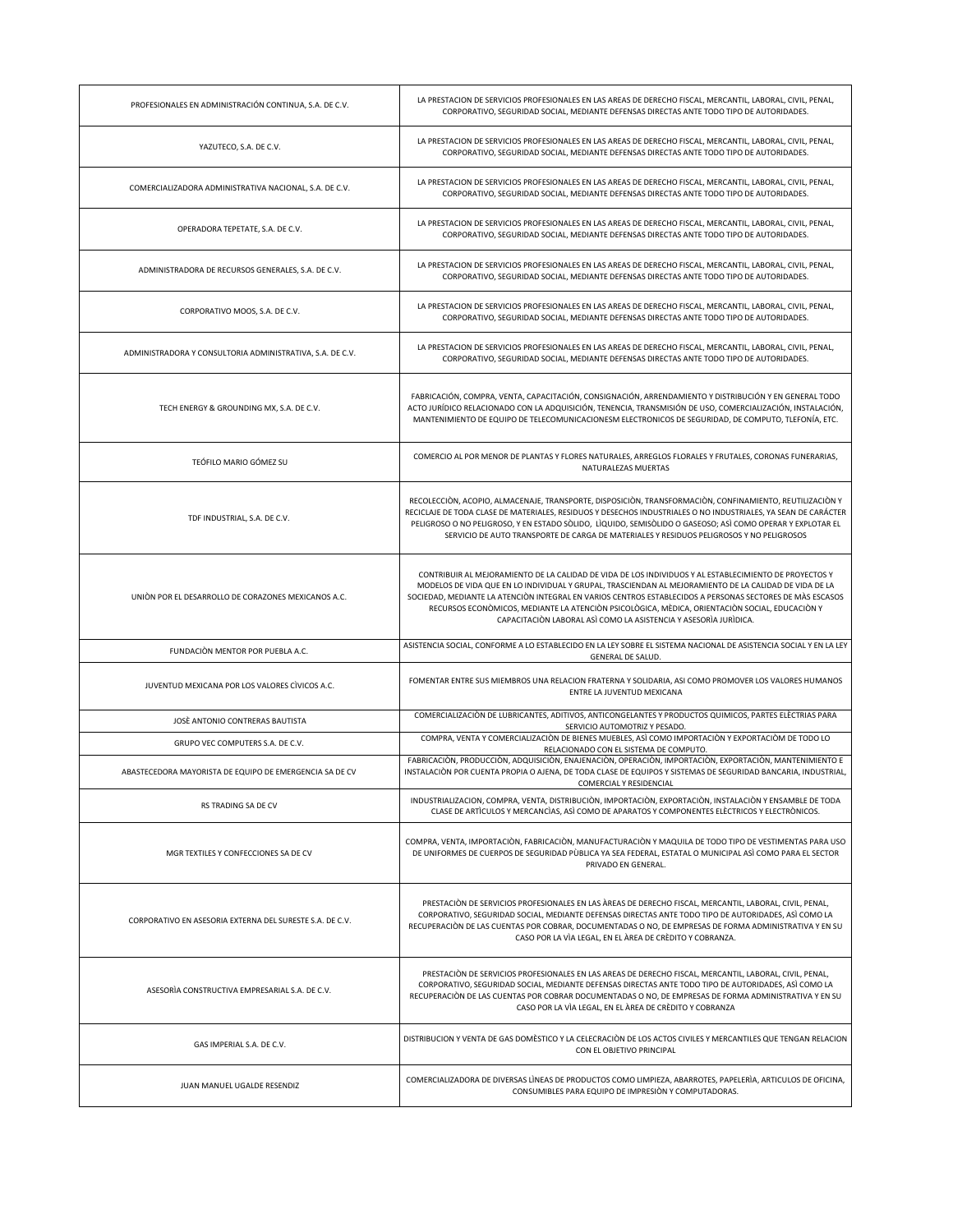| BAIKU MOTOR SA DE CV                                                     | COMERCIALIZACION, EXPORTACION E IMPORTACION DE MOTOCICLETAS Y PARTES DE REFACCIONES Y ACCESORIOS DE LAS<br>MISMAS.                                                                                                                |
|--------------------------------------------------------------------------|-----------------------------------------------------------------------------------------------------------------------------------------------------------------------------------------------------------------------------------|
| PEDRO PEREZ ZAMORA                                                       | SERVICIO DE EVENTOS (ALIMENTOS, BEBIDAS, LOZA, MOBILIARIOS, MESEROS)                                                                                                                                                              |
| FELIPE CALVARIO RAYAS                                                    | ALQUILER DE EQUIPO PARA FIESTAS                                                                                                                                                                                                   |
| PORFIRIO MONDRAGON CALLEJAS                                              | PRODUCTOS VARIADOS EN DULCERIA, BOTANAS, CACAHUATES, MATERIAS PRIMAS PARA REPOSTERÍA, DESECHABLES, PIÑATAS,<br>ARTÍCULOS PARA FIESTAS                                                                                             |
| OSCAR ALAN ALCANTARA OBREGÒN                                             | MATERIAL DE FERRETERIA Y CONSTRUCCION                                                                                                                                                                                             |
| MA. DE LA LUZ FLORES CHÀVEZ                                              | SERVICIOS FUNERARIOS                                                                                                                                                                                                              |
| ADELINA FRANCO ARTEAGA                                                   | ALQUILER DE LONA, CARPA, MALLA-SOMBRA, SILLA MANTEL CUBRE-MANTEL, TABLON, MESA REDONDA                                                                                                                                            |
| SAMUEL QUIROZ MATA                                                       | ARTICULOS DE PAPELERIA                                                                                                                                                                                                            |
| EMON EMPRESAS MONROY, S.A. DE C.V.                                       | COMPRAVENTA DE PINTURAS EN GENERAL, ACCESORIOS Y REFACCIONES PARA AUTOMOVILES, REPINTADO AUTOMOTRIZ,<br>TODO LO RELACIONADO AL MANTENIMIENTO DE AUTOMOVILES, RENTA DE EQUIPO, COMPRAVENTA DE INMUEBLES PARA EL<br>OBJETIVO SOCIAL |
| DIMENSION EMPRESARIAL EN PRODUCTOS, SERVICIOS Y ASESORIA, S.A. DE C.V.   | COMPRAVENTA DE PRODUCTOS Y SERVICIOS VARIOS PARA LA INDUSTRIA EN GENERAL, ASI COMO EL BRINDAR TODO TIPO DE<br>ASESORIAS FISCALES, ADMISNISTRATIVAS, RECURSOS HUMANOS, AUDITORIAS E INMOBILARIAS.                                  |
| DISEÑO DE APLICACIONES Y TECNOLOGÍAS APLICADAS COMERCIALES, S.A. DE C.V. | SERVICOS DE ANALISIS Y PROCESAMIENTO EN EQUIPOS INFORMATICOS, IMPORTACION, EXPORTACION, VENTA Y ALQUILER DE<br>EQUIPO DE COMPUTO Y COMUNICACIONES                                                                                 |
| JESUS ALBERTO MARTINEZ SANCHEZ                                           | SERVICIO DE ALIMETOS Y RENTA DE ESPACIOS (SALON)                                                                                                                                                                                  |
| GRETA YOVANA VILLARELLO CONTRERAS                                        | SERVICIO DE ALIMENTOS Y BEBIDAS.                                                                                                                                                                                                  |